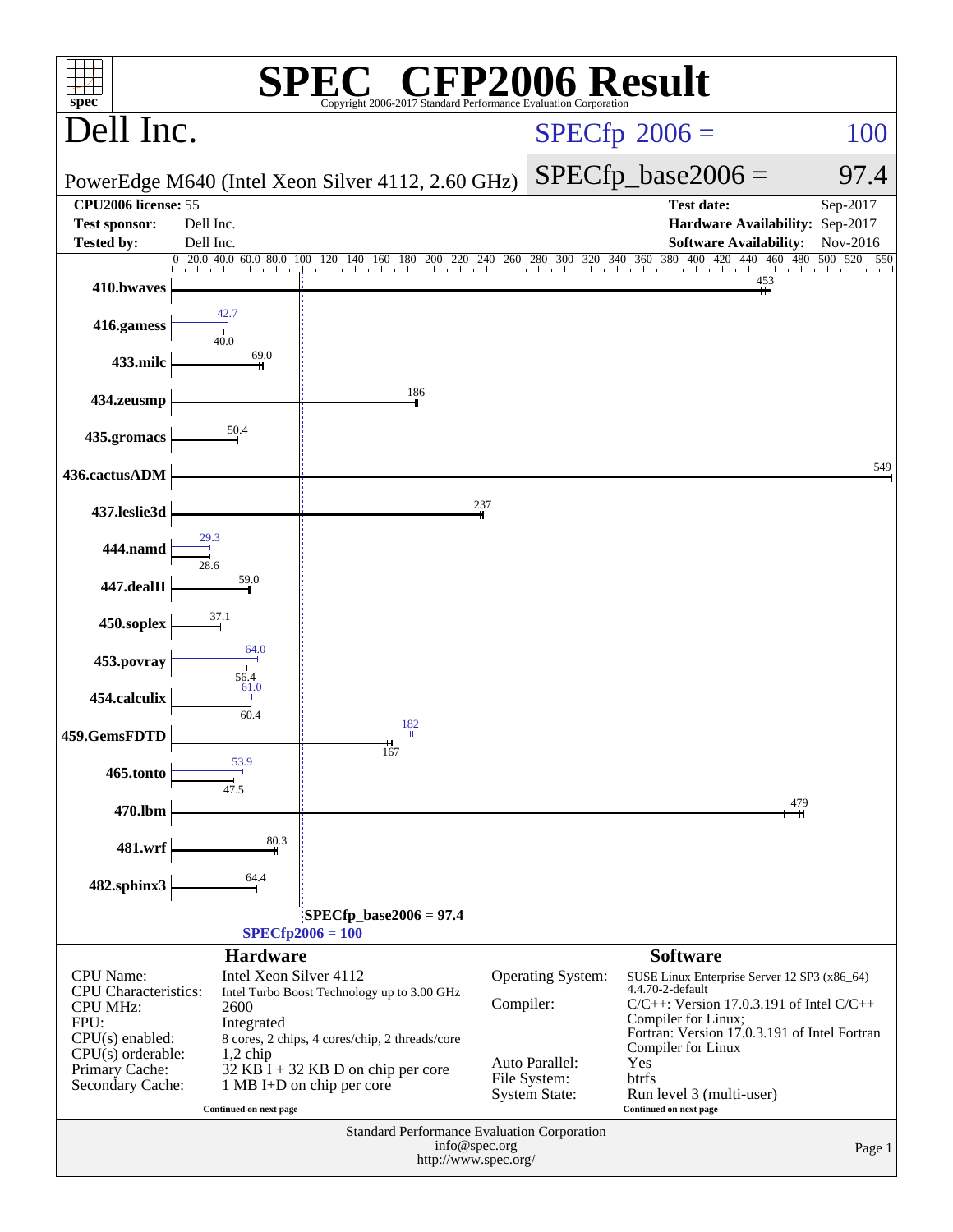| <b>SPEC CFP2006 Result</b><br>$spec^*$<br>Copyright 2006-2017 Standard Performance Evaluation Corporation                                                 |                                                                   |       |                               |       |                                                                                           |       |                      |              |                               |                                 |                |              |
|-----------------------------------------------------------------------------------------------------------------------------------------------------------|-------------------------------------------------------------------|-------|-------------------------------|-------|-------------------------------------------------------------------------------------------|-------|----------------------|--------------|-------------------------------|---------------------------------|----------------|--------------|
| Dell Inc.                                                                                                                                                 |                                                                   |       |                               |       | $SPECfp2006 =$                                                                            |       |                      |              |                               | 100                             |                |              |
| PowerEdge M640 (Intel Xeon Silver 4112, 2.60 GHz)                                                                                                         |                                                                   |       |                               |       |                                                                                           |       | $SPECfp\_base2006 =$ |              |                               |                                 |                | 97.4         |
|                                                                                                                                                           | CPU <sub>2006</sub> license: 55<br>Sep-2017<br><b>Test date:</b>  |       |                               |       |                                                                                           |       |                      |              |                               |                                 |                |              |
| Dell Inc.<br><b>Test sponsor:</b>                                                                                                                         |                                                                   |       |                               |       |                                                                                           |       |                      |              |                               | Hardware Availability: Sep-2017 |                |              |
| <b>Tested by:</b>                                                                                                                                         | Dell Inc.                                                         |       |                               |       |                                                                                           |       |                      |              |                               | <b>Software Availability:</b>   |                | Nov-2016     |
| L <sub>3</sub> Cache:<br>8.25 MB I+D on chip per chip<br>Other Cache:<br>None<br>Memory:<br>192 GB (12 x 16 GB 2Rx8 PC4-2666V-R, running at<br>2400 MT/s) |                                                                   |       |                               |       | 64-bit<br><b>Base Pointers:</b><br>Peak Pointers:<br>32/64-bit<br>Other Software:<br>None |       |                      |              |                               |                                 |                |              |
|                                                                                                                                                           | Disk Subsystem:<br>1 x 960 GB SATA SSD<br>Other Hardware:<br>None |       |                               |       |                                                                                           |       |                      |              |                               |                                 |                |              |
| <b>Results Table</b>                                                                                                                                      |                                                                   |       |                               |       |                                                                                           |       |                      |              |                               |                                 |                |              |
| <b>Benchmark</b>                                                                                                                                          | <b>Seconds</b>                                                    | Ratio | <b>Base</b><br><b>Seconds</b> | Ratio | <b>Seconds</b>                                                                            | Ratio | <b>Seconds</b>       | <b>Ratio</b> | <b>Peak</b><br><b>Seconds</b> | <b>Ratio</b>                    | <b>Seconds</b> | <b>Ratio</b> |
| 410.bwayes                                                                                                                                                | 30.0                                                              | 453   | 30.2                          | 450   | 29.7                                                                                      | 457   | <b>30.0</b>          | 453          | 30.2                          | 450                             | 29.7           | 457          |
| 416.gamess                                                                                                                                                | 489                                                               | 40.0  | 489                           | 40.0  | 489                                                                                       | 40.0  | 459                  | 42.7         | 459                           | 42.7                            | 459            | 42.7         |
| 433.milc                                                                                                                                                  | 133                                                               | 69.0  | 132                           | 69.6  | 138                                                                                       | 66.7  | 133                  | 69.0         | 132                           | 69.6                            | 138            | 66.7         |
| 434.zeusmp                                                                                                                                                | 48.8                                                              | 186   | 49.0                          | 186   | 48.6                                                                                      | 187   | 48.8                 | 186          | 49.0                          | 186                             | 48.6           | 187          |
| 435.gromacs                                                                                                                                               | 141                                                               | 50.5  | 142                           | 50.3  | 142                                                                                       | 50.4  | 141                  | 50.5         | 142                           | 50.3                            | 142            | 50.4         |
| 436.cactusADM                                                                                                                                             | 21.8                                                              | 549   | 21.9                          | 545   | 21.8                                                                                      | 549   | 21.8                 | 549          | 21.9                          | 545                             | 21.8           | 549          |
| 437.leslie3d                                                                                                                                              | 39.6                                                              | 238   | 40.0                          | 235   | 39.6                                                                                      | 237   | 39.6                 | 238          | 40.0                          | 235                             | 39.6           | <u>237</u>   |
| 444.namd                                                                                                                                                  | 280                                                               | 28.6  | 280                           | 28.6  | 279                                                                                       | 28.8  | 274                  | 29.3         | 274                           | 29.3                            | 274            | 29.3         |
| 447.dealII                                                                                                                                                | 196                                                               | 58.4  | 192                           | 59.6  | 194                                                                                       | 59.0  | 196                  | 58.4         | 192                           | 59.6                            | 194            | 59.0         |
| 450.soplex                                                                                                                                                | 224                                                               | 37.3  | 225                           | 37.0  | 225                                                                                       | 37.1  | 224                  | 37.3         | 225                           | 37.0                            | 225            | 37.1         |
| 453.povray                                                                                                                                                | 94.4                                                              | 56.4  | 92.5                          | 57.5  | 94.4                                                                                      | 56.4  | 83.1                 | 64.0         | 81.3                          | 65.4                            | 83.2           | 63.9         |
| 454.calculix                                                                                                                                              | 136                                                               | 60.5  | 137                           | 60.4  | 137                                                                                       | 60.4  | 135                  | 61.0         | <u>135</u>                    | 61.0                            | 135            | 61.2         |
| 459.GemsFDTD                                                                                                                                              | 63.4                                                              | 167   | 63.2                          | 168   | 64.5                                                                                      | 165   | <u>58.3</u>          | 182          | 57.7                          | 184                             | 58.3           | 182          |
| 465.tonto                                                                                                                                                 | 208                                                               | 47.3  | 207                           | 47.5  | 207                                                                                       | 47.5  | 183                  | 53.8         | 183                           | 53.9                            | 182            | 54.1         |
| 470.1bm                                                                                                                                                   | 28.7                                                              | 479   | 28.5                          | 482   | 29.4                                                                                      | 467   | 28.7                 | 479          | 28.5                          | 482                             | 29.4           | 467          |
| 481.wrf                                                                                                                                                   | 142                                                               | 78.7  | 139                           | 80.3  | 138                                                                                       | 80.7  | 142                  | 78.7         | 139                           | 80.3                            | 138            | 80.7         |
| 482.sphinx3                                                                                                                                               | 303                                                               | 64.4  | 302                           | 64.5  | 304                                                                                       | 64.2  | 303                  | 64.4         | 302                           | 64.5                            | 304            | 64.2         |
| Results appear in the order in which they were run. Bold underlined text indicates a median measurement.                                                  |                                                                   |       |                               |       |                                                                                           |       |                      |              |                               |                                 |                |              |

#### **[Operating System Notes](http://www.spec.org/auto/cpu2006/Docs/result-fields.html#OperatingSystemNotes)**

Stack size set to unlimited using "ulimit -s unlimited"

#### **[Platform Notes](http://www.spec.org/auto/cpu2006/Docs/result-fields.html#PlatformNotes)**

 BIOS settings: Sub NUMA Cluster disabled Virtualization Technology disabled System Profile set to Custom CPU Performance set to Maximum Performance C States set to Autonomous C1E disabled Energy Efficient Turbo disabled Uncore Frequency set to Dynamic

Continued on next page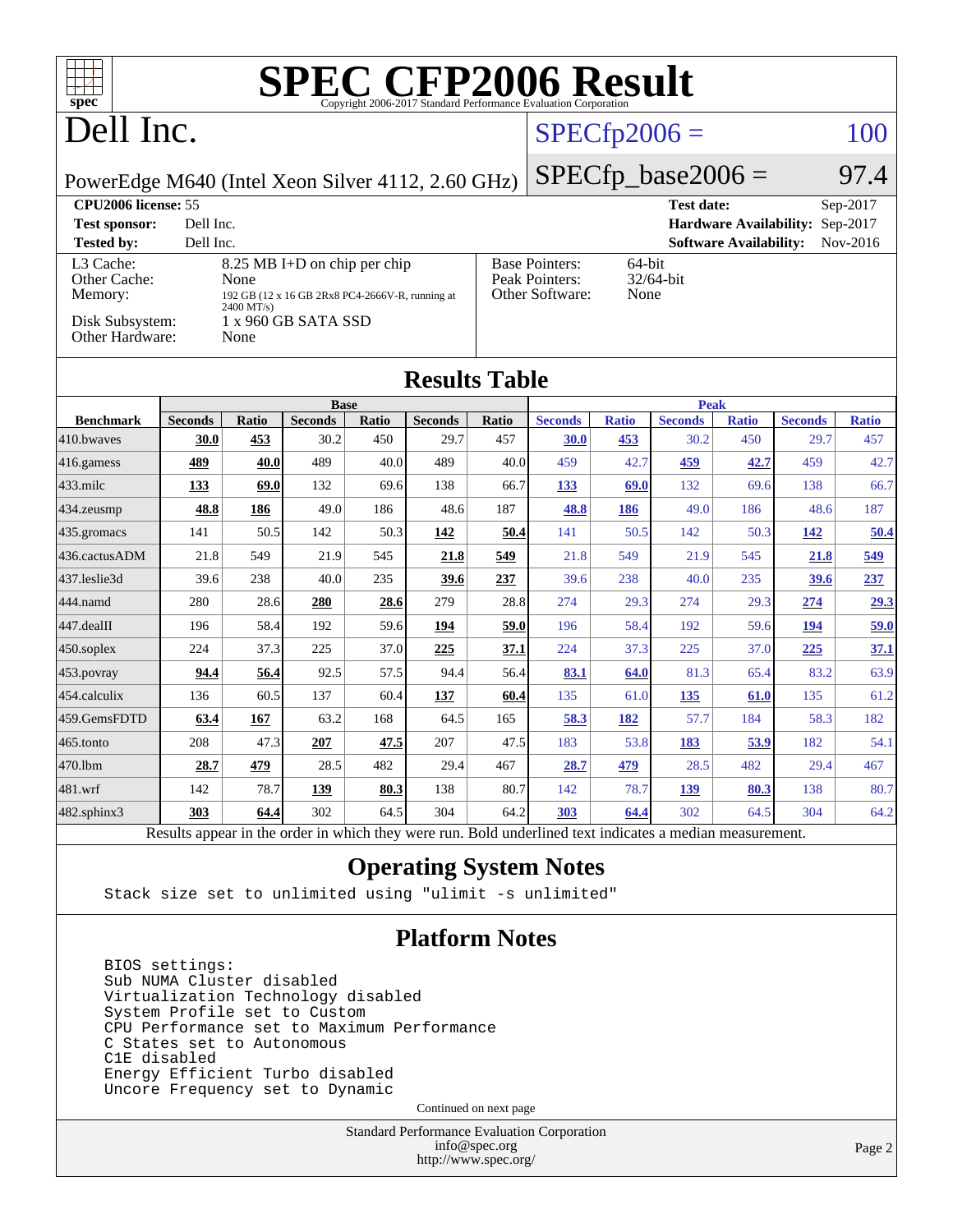

## Dell Inc.

 $SPECTp2006 = 100$ 

PowerEdge M640 (Intel Xeon Silver 4112, 2.60 GHz)

**[CPU2006 license:](http://www.spec.org/auto/cpu2006/Docs/result-fields.html#CPU2006license)** 55 **[Test date:](http://www.spec.org/auto/cpu2006/Docs/result-fields.html#Testdate)** Sep-2017 **[Test sponsor:](http://www.spec.org/auto/cpu2006/Docs/result-fields.html#Testsponsor)** Dell Inc. **[Hardware Availability:](http://www.spec.org/auto/cpu2006/Docs/result-fields.html#HardwareAvailability)** Sep-2017 **[Tested by:](http://www.spec.org/auto/cpu2006/Docs/result-fields.html#Testedby)** Dell Inc. **[Software Availability:](http://www.spec.org/auto/cpu2006/Docs/result-fields.html#SoftwareAvailability)** Nov-2016

 $SPECTp\_base2006 = 97.4$ 

#### **[Platform Notes \(Continued\)](http://www.spec.org/auto/cpu2006/Docs/result-fields.html#PlatformNotes)**

Standard Performance Evaluation Corporation [info@spec.org](mailto:info@spec.org) Page 3 Energy Efficiency Policy set to Performance Memory Patrol Scrub disabled Logical Processor enabled CPU Interconnect Bus Link Power Management disabled PCI ASPM L1 Link Power Management disabled Sysinfo program /root/cpu2006-1.2\_ic17u3/config/sysinfo.rev6993 Revision 6993 of 2015-11-06 (b5e8d4b4eb51ed28d7f98696cbe290c1) running on linux-8d7c Sat Sep 2 14:20:15 2017 This section contains SUT (System Under Test) info as seen by some common utilities. To remove or add to this section, see: <http://www.spec.org/cpu2006/Docs/config.html#sysinfo> From /proc/cpuinfo model name : Intel(R) Xeon(R) Silver 4112 CPU @ 2.60GHz 2 "physical id"s (chips) 16 "processors" cores, siblings (Caution: counting these is hw and system dependent. The following excerpts from /proc/cpuinfo might not be reliable. Use with caution.) cpu cores : 4 siblings : 8 physical 0: cores 1 2 4 5 physical 1: cores 1 2 4 5 cache size : 8448 KB From /proc/meminfo MemTotal: 196682072 kB HugePages\_Total: 0 Hugepagesize: 2048 kB From /etc/\*release\* /etc/\*version\* SuSE-release: SUSE Linux Enterprise Server 12 (x86\_64) VERSION = 12 PATCHLEVEL = 3 # This file is deprecated and will be removed in a future service pack or release. # Please check /etc/os-release for details about this release. os-release: NAME="SLES" VERSION="12-SP3" VERSION\_ID="12.3" PRETTY NAME="SUSE Linux Enterprise Server 12 SP3" ID="sles" ANSI\_COLOR="0;32" CPE\_NAME="cpe:/o:suse:sles:12:sp3" uname -a: Linux linux-8d7c 4.4.70-2-default #1 SMP Wed Jun 7 15:12:06 UTC 2017 (4502c76) x86\_64 x86\_64 x86\_64 GNU/Linux Continued on next page

<http://www.spec.org/>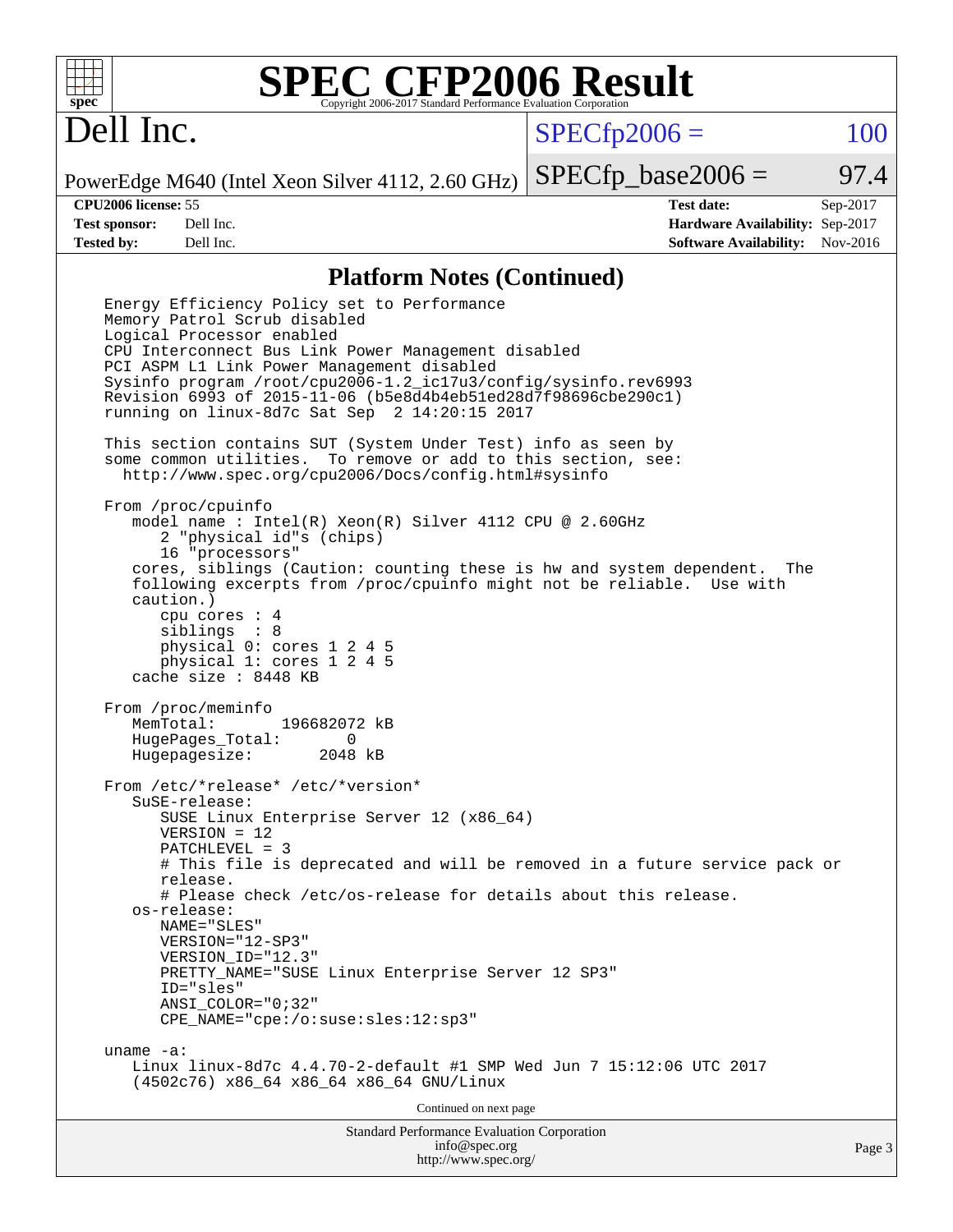| <b>SPEC CFP2006 Result</b><br>$spec^*$<br>Copyright 2006-2017 Standard Performance Evaluation Corporation                                                                                                                                                                                       |                                                                                                            |  |  |  |  |  |  |  |
|-------------------------------------------------------------------------------------------------------------------------------------------------------------------------------------------------------------------------------------------------------------------------------------------------|------------------------------------------------------------------------------------------------------------|--|--|--|--|--|--|--|
| Dell Inc.                                                                                                                                                                                                                                                                                       | $SPECfp2006 =$<br>100                                                                                      |  |  |  |  |  |  |  |
| PowerEdge M640 (Intel Xeon Silver 4112, 2.60 GHz)                                                                                                                                                                                                                                               | $SPECfp\_base2006 =$<br>97.4                                                                               |  |  |  |  |  |  |  |
| CPU2006 license: 55<br><b>Test sponsor:</b><br>Dell Inc.<br>Dell Inc.<br><b>Tested by:</b>                                                                                                                                                                                                      | <b>Test date:</b><br>Sep-2017<br>Hardware Availability: Sep-2017<br><b>Software Availability:</b> Nov-2016 |  |  |  |  |  |  |  |
| <b>Platform Notes (Continued)</b>                                                                                                                                                                                                                                                               |                                                                                                            |  |  |  |  |  |  |  |
| run-level 3 Aug 31 23:56                                                                                                                                                                                                                                                                        |                                                                                                            |  |  |  |  |  |  |  |
| SPEC is set to: /root/cpu2006-1.2_ic17u3<br>Filesystem<br>Type<br>Size Used Avail Use% Mounted on<br>/dev/sda3<br>btrfs<br>855G 8.6G 846G<br>$2\frac{6}{9}$ /<br>Additional information from dmidecode:                                                                                         |                                                                                                            |  |  |  |  |  |  |  |
| Warning: Use caution when you interpret this section. The 'dmidecode' program<br>reads system data which is "intended to allow hardware to be accurately<br>determined", but the intent may not be met, as there are frequent changes to<br>hardware, firmware, and the "DMTF SMBIOS" standard. |                                                                                                            |  |  |  |  |  |  |  |
| BIOS Dell Inc. 1.0.0 08/10/2017<br>Memory:<br>12x 00AD00B300AD HMA82GR7AFR8N-VK 16 GB 2 rank 2666 MHz, configured at 2400<br>MHz<br>4x Not Specified Not Specified                                                                                                                              |                                                                                                            |  |  |  |  |  |  |  |
| (End of data from sysinfo program)                                                                                                                                                                                                                                                              |                                                                                                            |  |  |  |  |  |  |  |
| <b>General Notes</b>                                                                                                                                                                                                                                                                            |                                                                                                            |  |  |  |  |  |  |  |
| Environment variables set by runspec before the start of the run:<br>$KMP_AFFINITY = "granularity = fine, compact, 1, 0"$<br>LD_LIBRARY_PATH = "/root/cpu2006-1.2_ic17u3/lib/ia32:/root/cpu2006-1.2_ic17u3/lib/intel64:/root/cpu2006-1.2_ic17u3/sh10.2"<br>OMP NUM THREADS = "8"                |                                                                                                            |  |  |  |  |  |  |  |
| Binaries compiled on a system with 1x Intel Core i7-4790 CPU + 32GB RAM<br>memory using Redhat Enterprise Linux 7.2<br>Transparent Huge Pages enabled by default.<br>Filesystem page cache cleared with:<br>shell invocation of 'sync; echo 3 > /proc/sys/vm/drop_caches' prior to run          |                                                                                                            |  |  |  |  |  |  |  |
| <b>Base Compiler Invocation</b>                                                                                                                                                                                                                                                                 |                                                                                                            |  |  |  |  |  |  |  |

[C benchmarks](http://www.spec.org/auto/cpu2006/Docs/result-fields.html#Cbenchmarks): [icc -m64](http://www.spec.org/cpu2006/results/res2017q4/cpu2006-20170918-49856.flags.html#user_CCbase_intel_icc_64bit_bda6cc9af1fdbb0edc3795bac97ada53)

[C++ benchmarks:](http://www.spec.org/auto/cpu2006/Docs/result-fields.html#CXXbenchmarks) [icpc -m64](http://www.spec.org/cpu2006/results/res2017q4/cpu2006-20170918-49856.flags.html#user_CXXbase_intel_icpc_64bit_fc66a5337ce925472a5c54ad6a0de310)

[Fortran benchmarks](http://www.spec.org/auto/cpu2006/Docs/result-fields.html#Fortranbenchmarks): [ifort -m64](http://www.spec.org/cpu2006/results/res2017q4/cpu2006-20170918-49856.flags.html#user_FCbase_intel_ifort_64bit_ee9d0fb25645d0210d97eb0527dcc06e)

[Benchmarks using both Fortran and C](http://www.spec.org/auto/cpu2006/Docs/result-fields.html#BenchmarksusingbothFortranandC): [icc -m64](http://www.spec.org/cpu2006/results/res2017q4/cpu2006-20170918-49856.flags.html#user_CC_FCbase_intel_icc_64bit_bda6cc9af1fdbb0edc3795bac97ada53) [ifort -m64](http://www.spec.org/cpu2006/results/res2017q4/cpu2006-20170918-49856.flags.html#user_CC_FCbase_intel_ifort_64bit_ee9d0fb25645d0210d97eb0527dcc06e)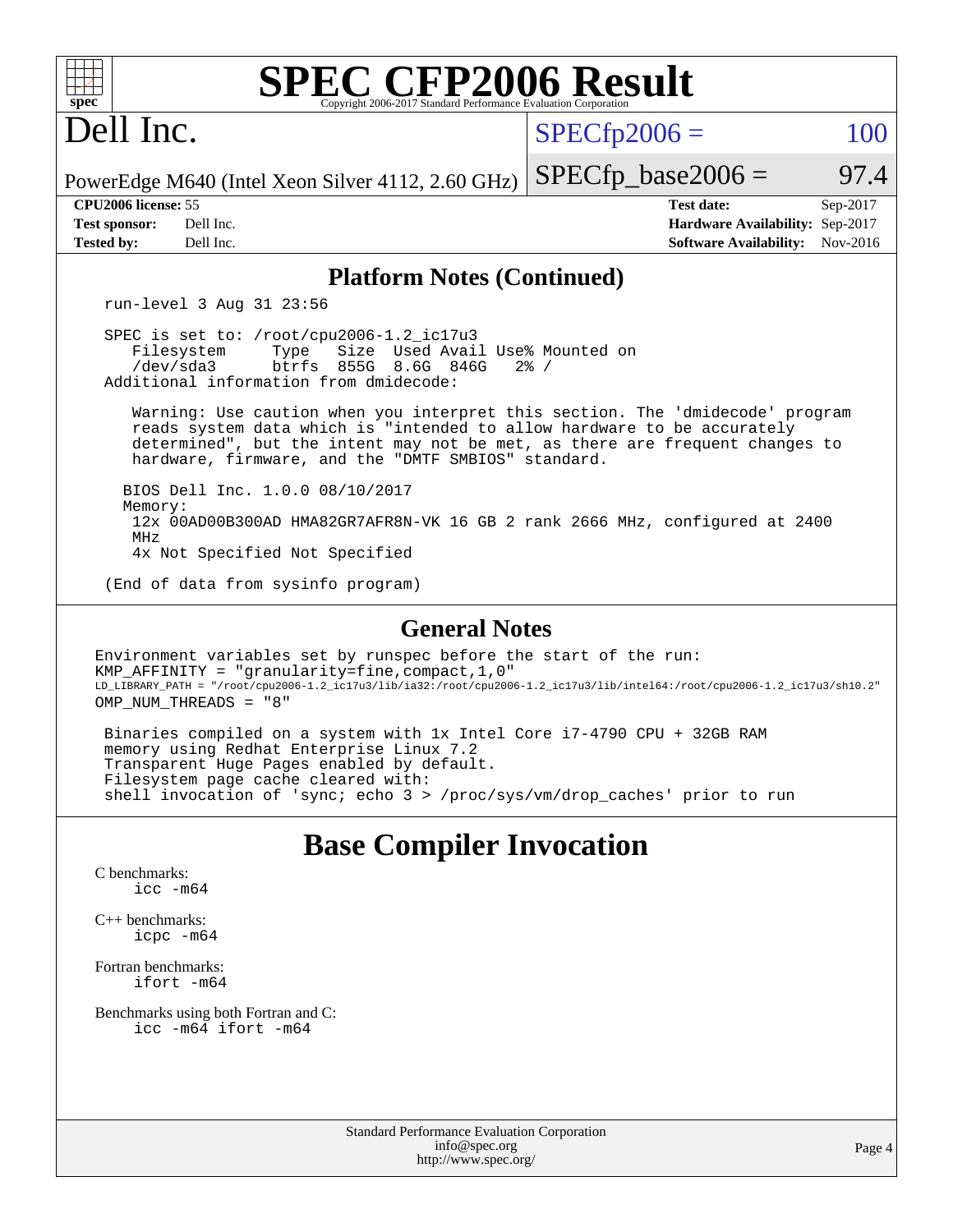

## Dell Inc.

 $SPECTp2006 = 100$ 

PowerEdge M640 (Intel Xeon Silver 4112, 2.60 GHz)

**[CPU2006 license:](http://www.spec.org/auto/cpu2006/Docs/result-fields.html#CPU2006license)** 55 **[Test date:](http://www.spec.org/auto/cpu2006/Docs/result-fields.html#Testdate)** Sep-2017 **[Test sponsor:](http://www.spec.org/auto/cpu2006/Docs/result-fields.html#Testsponsor)** Dell Inc. **[Hardware Availability:](http://www.spec.org/auto/cpu2006/Docs/result-fields.html#HardwareAvailability)** Sep-2017 **[Tested by:](http://www.spec.org/auto/cpu2006/Docs/result-fields.html#Testedby)** Dell Inc. **[Software Availability:](http://www.spec.org/auto/cpu2006/Docs/result-fields.html#SoftwareAvailability)** Nov-2016

 $SPECTp\_base2006 = 97.4$ 

### **[Base Portability Flags](http://www.spec.org/auto/cpu2006/Docs/result-fields.html#BasePortabilityFlags)**

| 416.gamess: -DSPEC_CPU_LP64                                    |
|----------------------------------------------------------------|
|                                                                |
|                                                                |
| 435.gromacs: -DSPEC_CPU_LP64 -nofor_main                       |
| 436.cactusADM: - DSPEC CPU LP64 - nofor main                   |
|                                                                |
|                                                                |
|                                                                |
|                                                                |
| 453.povray: -DSPEC_CPU_LP64                                    |
| 454.calculix: - DSPEC CPU LP64 - nofor main                    |
|                                                                |
|                                                                |
|                                                                |
| 481.wrf: -DSPEC CPU_LP64 -DSPEC_CPU_CASE_FLAG -DSPEC_CPU_LINUX |
|                                                                |
|                                                                |

### **[Base Optimization Flags](http://www.spec.org/auto/cpu2006/Docs/result-fields.html#BaseOptimizationFlags)**

[C benchmarks](http://www.spec.org/auto/cpu2006/Docs/result-fields.html#Cbenchmarks): [-xCORE-AVX2](http://www.spec.org/cpu2006/results/res2017q4/cpu2006-20170918-49856.flags.html#user_CCbase_f-xCORE-AVX2) [-ipo](http://www.spec.org/cpu2006/results/res2017q4/cpu2006-20170918-49856.flags.html#user_CCbase_f-ipo) [-O3](http://www.spec.org/cpu2006/results/res2017q4/cpu2006-20170918-49856.flags.html#user_CCbase_f-O3) [-no-prec-div](http://www.spec.org/cpu2006/results/res2017q4/cpu2006-20170918-49856.flags.html#user_CCbase_f-no-prec-div) [-parallel](http://www.spec.org/cpu2006/results/res2017q4/cpu2006-20170918-49856.flags.html#user_CCbase_f-parallel) [-qopt-prefetch](http://www.spec.org/cpu2006/results/res2017q4/cpu2006-20170918-49856.flags.html#user_CCbase_f-qopt-prefetch) [C++ benchmarks:](http://www.spec.org/auto/cpu2006/Docs/result-fields.html#CXXbenchmarks) [-xCORE-AVX2](http://www.spec.org/cpu2006/results/res2017q4/cpu2006-20170918-49856.flags.html#user_CXXbase_f-xCORE-AVX2) [-ipo](http://www.spec.org/cpu2006/results/res2017q4/cpu2006-20170918-49856.flags.html#user_CXXbase_f-ipo) [-O3](http://www.spec.org/cpu2006/results/res2017q4/cpu2006-20170918-49856.flags.html#user_CXXbase_f-O3) [-no-prec-div](http://www.spec.org/cpu2006/results/res2017q4/cpu2006-20170918-49856.flags.html#user_CXXbase_f-no-prec-div) [-qopt-prefetch](http://www.spec.org/cpu2006/results/res2017q4/cpu2006-20170918-49856.flags.html#user_CXXbase_f-qopt-prefetch) [Fortran benchmarks](http://www.spec.org/auto/cpu2006/Docs/result-fields.html#Fortranbenchmarks): [-xCORE-AVX2](http://www.spec.org/cpu2006/results/res2017q4/cpu2006-20170918-49856.flags.html#user_FCbase_f-xCORE-AVX2) [-ipo](http://www.spec.org/cpu2006/results/res2017q4/cpu2006-20170918-49856.flags.html#user_FCbase_f-ipo) [-O3](http://www.spec.org/cpu2006/results/res2017q4/cpu2006-20170918-49856.flags.html#user_FCbase_f-O3) [-no-prec-div](http://www.spec.org/cpu2006/results/res2017q4/cpu2006-20170918-49856.flags.html#user_FCbase_f-no-prec-div) [-parallel](http://www.spec.org/cpu2006/results/res2017q4/cpu2006-20170918-49856.flags.html#user_FCbase_f-parallel) [-qopt-prefetch](http://www.spec.org/cpu2006/results/res2017q4/cpu2006-20170918-49856.flags.html#user_FCbase_f-qopt-prefetch) [Benchmarks using both Fortran and C](http://www.spec.org/auto/cpu2006/Docs/result-fields.html#BenchmarksusingbothFortranandC): [-xCORE-AVX2](http://www.spec.org/cpu2006/results/res2017q4/cpu2006-20170918-49856.flags.html#user_CC_FCbase_f-xCORE-AVX2) [-ipo](http://www.spec.org/cpu2006/results/res2017q4/cpu2006-20170918-49856.flags.html#user_CC_FCbase_f-ipo) [-O3](http://www.spec.org/cpu2006/results/res2017q4/cpu2006-20170918-49856.flags.html#user_CC_FCbase_f-O3) [-no-prec-div](http://www.spec.org/cpu2006/results/res2017q4/cpu2006-20170918-49856.flags.html#user_CC_FCbase_f-no-prec-div) [-parallel](http://www.spec.org/cpu2006/results/res2017q4/cpu2006-20170918-49856.flags.html#user_CC_FCbase_f-parallel) [-qopt-prefetch](http://www.spec.org/cpu2006/results/res2017q4/cpu2006-20170918-49856.flags.html#user_CC_FCbase_f-qopt-prefetch)

### **[Peak Compiler Invocation](http://www.spec.org/auto/cpu2006/Docs/result-fields.html#PeakCompilerInvocation)**

[C benchmarks](http://www.spec.org/auto/cpu2006/Docs/result-fields.html#Cbenchmarks): [icc -m64](http://www.spec.org/cpu2006/results/res2017q4/cpu2006-20170918-49856.flags.html#user_CCpeak_intel_icc_64bit_bda6cc9af1fdbb0edc3795bac97ada53)

[C++ benchmarks:](http://www.spec.org/auto/cpu2006/Docs/result-fields.html#CXXbenchmarks) [icpc -m64](http://www.spec.org/cpu2006/results/res2017q4/cpu2006-20170918-49856.flags.html#user_CXXpeak_intel_icpc_64bit_fc66a5337ce925472a5c54ad6a0de310)

[Fortran benchmarks](http://www.spec.org/auto/cpu2006/Docs/result-fields.html#Fortranbenchmarks): [ifort -m64](http://www.spec.org/cpu2006/results/res2017q4/cpu2006-20170918-49856.flags.html#user_FCpeak_intel_ifort_64bit_ee9d0fb25645d0210d97eb0527dcc06e)

[Benchmarks using both Fortran and C](http://www.spec.org/auto/cpu2006/Docs/result-fields.html#BenchmarksusingbothFortranandC): [icc -m64](http://www.spec.org/cpu2006/results/res2017q4/cpu2006-20170918-49856.flags.html#user_CC_FCpeak_intel_icc_64bit_bda6cc9af1fdbb0edc3795bac97ada53) [ifort -m64](http://www.spec.org/cpu2006/results/res2017q4/cpu2006-20170918-49856.flags.html#user_CC_FCpeak_intel_ifort_64bit_ee9d0fb25645d0210d97eb0527dcc06e)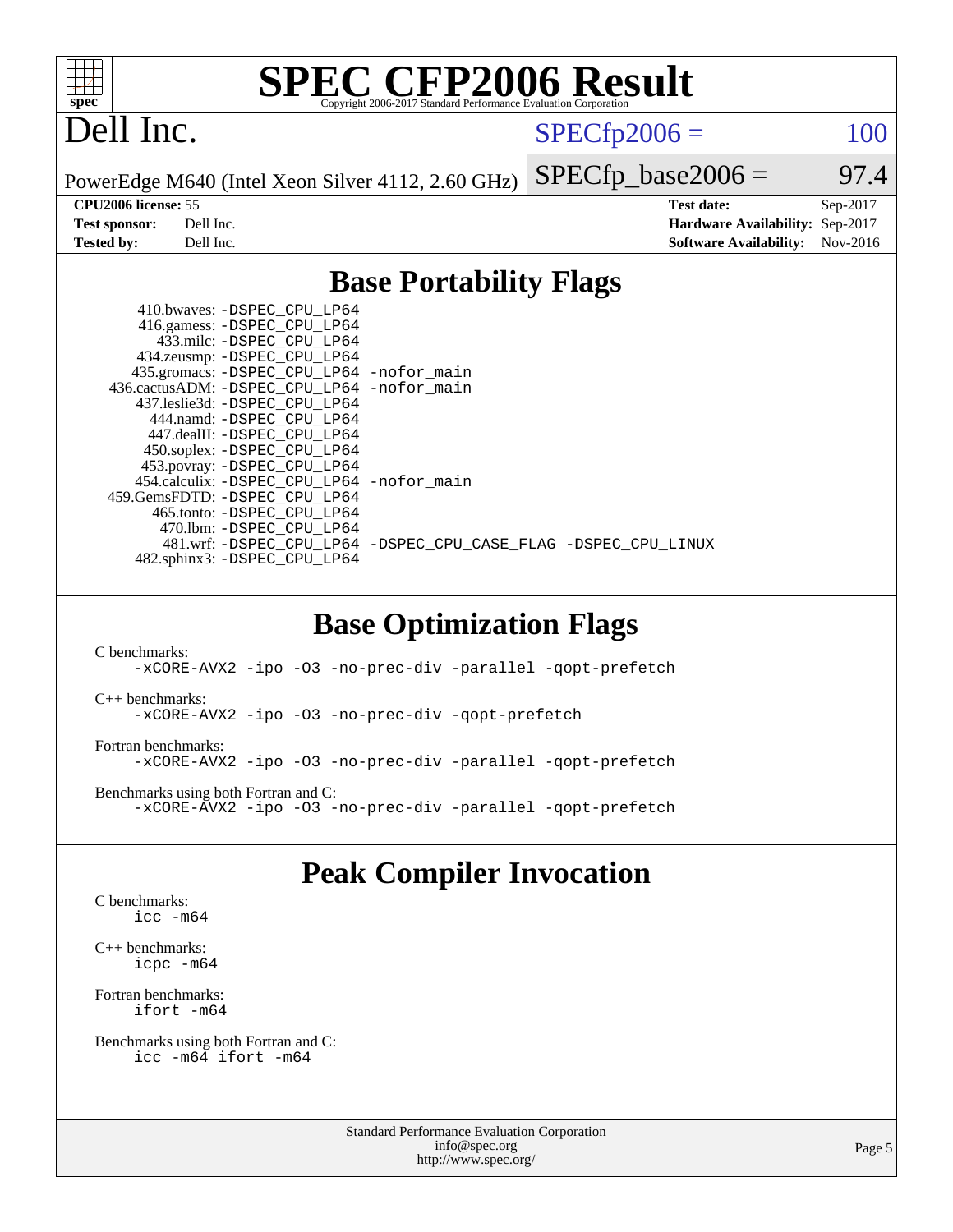

# Dell Inc.

 $SPECTp2006 = 100$ 

PowerEdge M640 (Intel Xeon Silver 4112, 2.60 GHz)

**[CPU2006 license:](http://www.spec.org/auto/cpu2006/Docs/result-fields.html#CPU2006license)** 55 **[Test date:](http://www.spec.org/auto/cpu2006/Docs/result-fields.html#Testdate)** Sep-2017 **[Test sponsor:](http://www.spec.org/auto/cpu2006/Docs/result-fields.html#Testsponsor)** Dell Inc. **[Hardware Availability:](http://www.spec.org/auto/cpu2006/Docs/result-fields.html#HardwareAvailability)** Sep-2017 **[Tested by:](http://www.spec.org/auto/cpu2006/Docs/result-fields.html#Testedby)** Dell Inc. **[Software Availability:](http://www.spec.org/auto/cpu2006/Docs/result-fields.html#SoftwareAvailability)** Nov-2016

 $SPECTp\_base2006 = 97.4$ 

## **[Peak Portability Flags](http://www.spec.org/auto/cpu2006/Docs/result-fields.html#PeakPortabilityFlags)**

Same as Base Portability Flags

## **[Peak Optimization Flags](http://www.spec.org/auto/cpu2006/Docs/result-fields.html#PeakOptimizationFlags)**

[C benchmarks](http://www.spec.org/auto/cpu2006/Docs/result-fields.html#Cbenchmarks):

433.milc: basepeak = yes

470.lbm: basepeak = yes

 $482$ .sphinx3: basepeak = yes

[C++ benchmarks:](http://www.spec.org/auto/cpu2006/Docs/result-fields.html#CXXbenchmarks)

```
 444.namd: -prof-gen(pass 1) -prof-use(pass 2) -xCORE-AVX2(pass 2)
      -par-num-threads=1-ipo-O3(pass 2)-no-prec-div(pass 2) -fno-alias -auto-ilp32
```
447.dealII: basepeak = yes

 $450$ .soplex: basepeak = yes

```
 453.povray: -prof-gen(pass 1) -prof-use(pass 2) -xCORE-AVX2(pass 2)
        -par-num-threads=1-ipo-O3(pass 2)-no-prec-div(pass 2) -unroll4 -ansi-alias
```
[Fortran benchmarks](http://www.spec.org/auto/cpu2006/Docs/result-fields.html#Fortranbenchmarks):

```
410.bwaves: basepeak = yes 416.gamess: -prof-gen(pass 1) -prof-use(pass 2) -xCORE-AVX2(pass 2)
           -par-num-threads=1-ipo-O3(pass 2)-no-prec-div(pass 2) -unroll2 -inline-level=0 -scalar-rep-
   434.zeusmp: basepeak = yes
   437.leslie3d: basepeak = yes
459.GemsFDTD: -prof-gen(pass 1) -prof-use(pass 2) -xCORE-AVX2(pass 2)
           -par-num-threads=1-ipo-O3(pass 2)-no-prec-div(pass 2) -unroll2 -inline-level=0
           -qopt-prefetch -parallel
     465.tonto: -prof-gen(pass 1) -prof-use(pass 2) -xCORE-AVX2(pass 2)
           -par-num-threads=1(pass 1) -ipo(pass 2) -O3(pass 2)
           -no-prec-div-inline-calloc-qopt-malloc-options=3
           -auto -unroll4
```
Continued on next page

```
Standard Performance Evaluation Corporation
            info@spec.org
          http://www.spec.org/
```